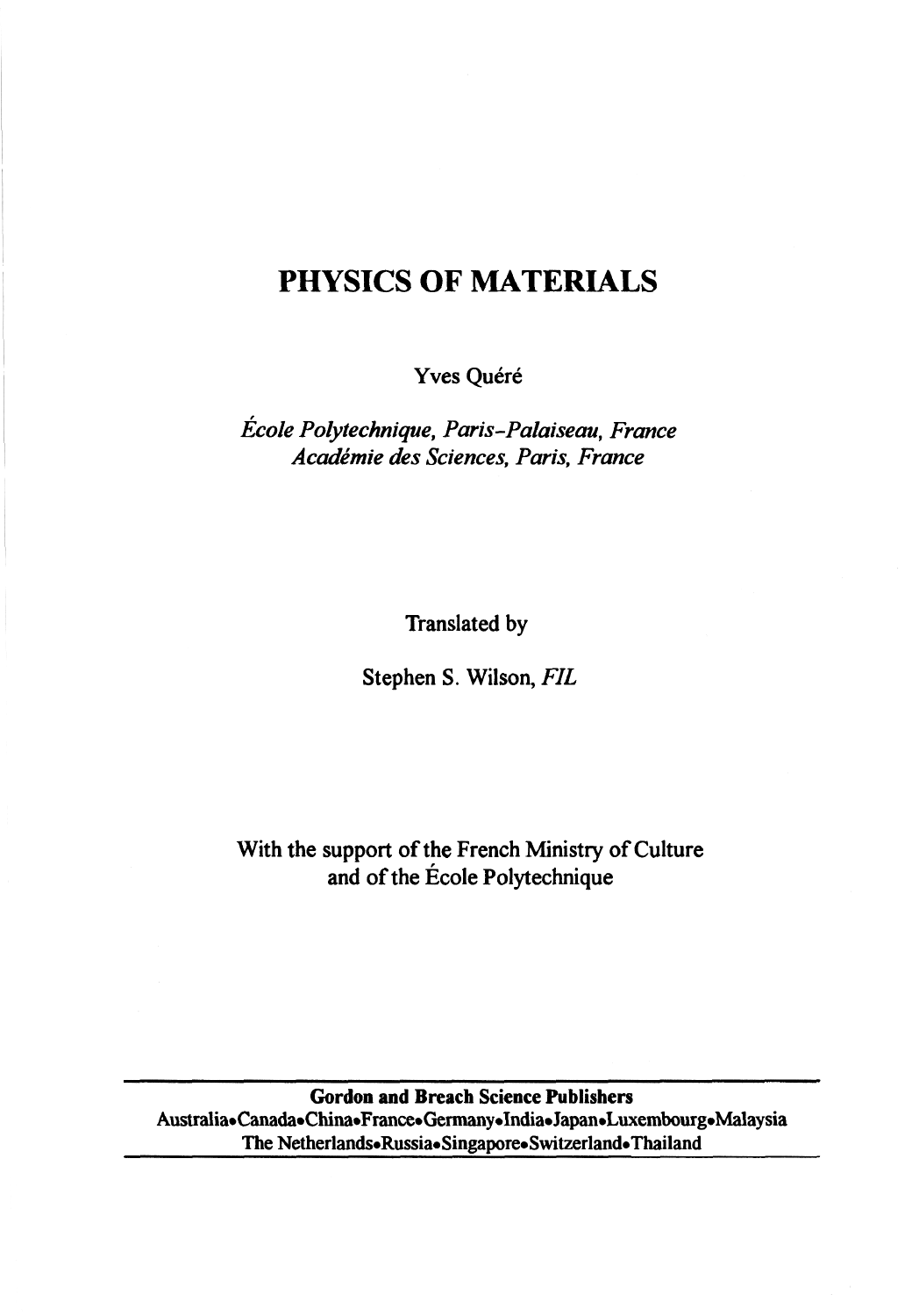## **CONTENTS**

 $\sim$ 

| <b>PREFACE</b>                                                | ix             |
|---------------------------------------------------------------|----------------|
| <b>CHAPTER I</b>                                              |                |
| <b>MADELUNG OR ROCK SALT</b>                                  | 1              |
| Coulomb attraction<br>1.                                      | $\overline{c}$ |
| 2.<br>Interionic repulsion                                    | 3              |
| 3.<br>Van der Waals attraction                                | 5              |
| Stable structure of halides. Some remarks<br>4.               | $\overline{7}$ |
| 5.<br>Compressibility of halides                              | 8              |
| CHAPTER II                                                    |                |
| DRUDE OR 'ARCHAEO-METAL'                                      | 11             |
| The situation in 1900<br>1.                                   | 11             |
| $\mathbf{2}$ .<br>Drude's model                               | 14             |
| 3. Where Drude's model goes wrong                             | 29             |
| <b>CHAPTER III</b>                                            |                |
| SOMMERFELD OR 'GOOD' METAL<br>Free electrons in one dimension | 31<br>31       |
| 1.<br>2.<br>Free electrons in three dimensions                | 43             |
| 3.<br>Brushing the dust off Drude                             | 53             |
|                                                               |                |
| <b>CHAPTER IV</b>                                             |                |
| <b>SOME PROPERTIES OF 'GOOD' METALS</b>                       | 67             |
| 1. Cohesion of the 'good' metal                               | 67             |
| A 'good' metal: aluminium<br>2.                               | 76             |
| CHAPTER V                                                     |                |
| <b>PACKINGS: ORDER OR DISORDER</b>                            | 83             |
| Amorphous packings<br>1.                                      | 83<br>95       |
| Crystalline packings<br>2.                                    | 109            |
| 3.<br>Neither glasses nor crystals                            |                |
| <b>CHAPTER VI</b>                                             |                |
| <b>BLOCH AND BRILLOUIN OR THE ELECTRONS IN A CRYSTAL</b>      | 115            |
| The potential taken as a perturbation<br>1.                   | 116            |
| 2.<br><b>Bloch functions</b>                                  | 122            |
| 3.<br>Brillouin planes and zones                              | 124            |
| 4.<br>Forbidden bands (continued)                             | 126            |
| 5.<br>Energy gap                                              | 129            |
| 6.<br>Dynamics of electrons                                   | 138            |
| 7.<br>Bloch, Anderson, Mott et al.                            | 147            |

 $\mathbf v$ 

 $\bar{z}$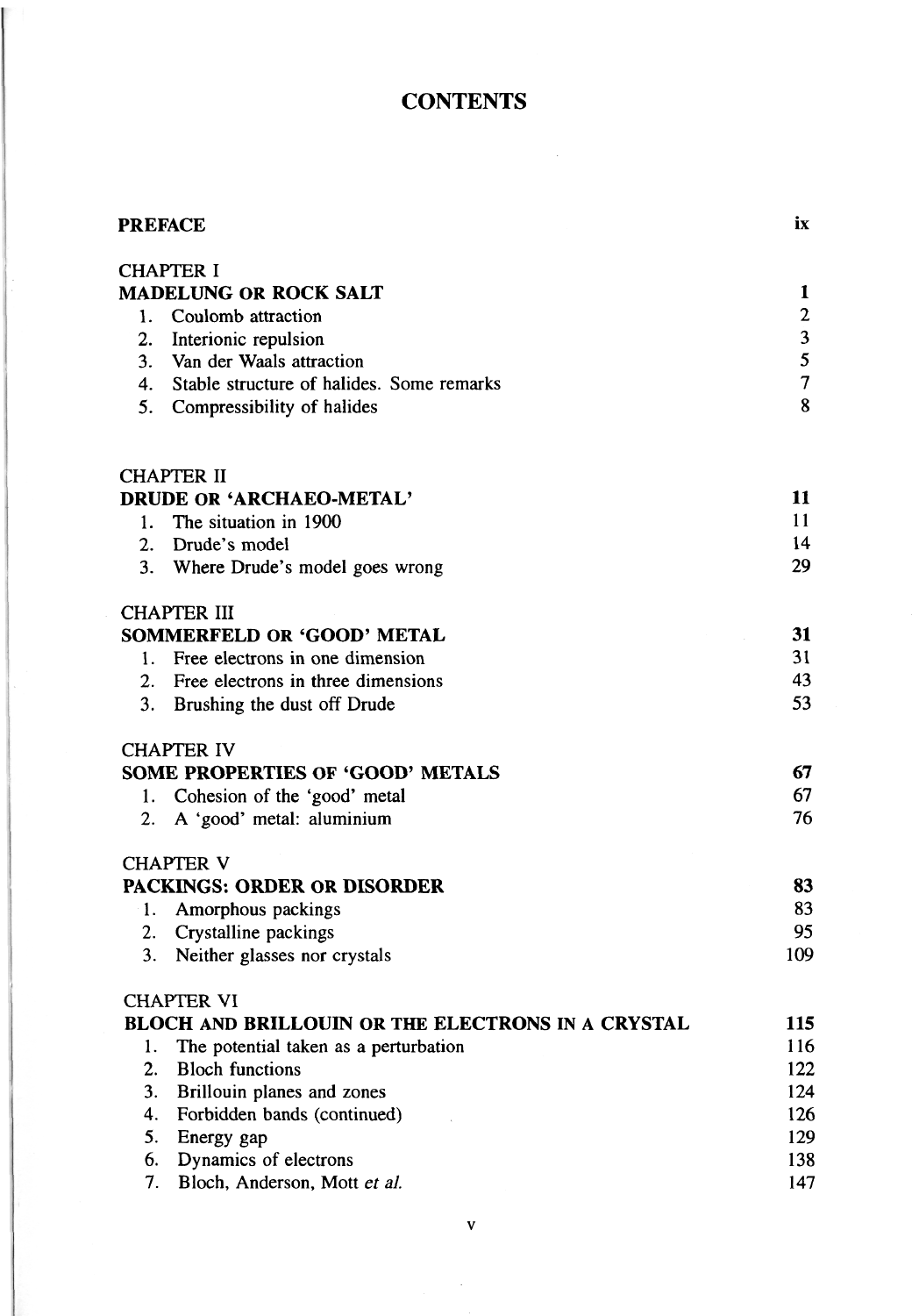| <b>CONTENTS</b> |
|-----------------|

| <b>CHAPTER VII</b>                                                |            |
|-------------------------------------------------------------------|------------|
| <b>SURFACES AND POINT DEFECTS</b>                                 | 155        |
| 1. Free surfaces                                                  | 155        |
| 2. Point defects                                                  | 161        |
|                                                                   |            |
| <b>CHAPTER VIII</b>                                               |            |
| DIFFUSION AND PRECIPITATION                                       | 173        |
| Self-diffusion<br>1.                                              | 173        |
| 2. Heterodiffusion                                                | 181        |
| 3. Precipitation                                                  | 186        |
|                                                                   |            |
| <b>CHAPTER IX</b>                                                 |            |
| <b>DISLOCATIONS AND BOUNDARIES</b>                                | 201<br>201 |
| 1. Genesis of a concept                                           | 205        |
| 2. Elastic model of dislocations                                  |            |
| 3. Dislocations in crystals                                       | 212        |
| 4. Sub-boundaries and boundaries                                  | 217        |
| <b>CHAPTER X</b>                                                  |            |
| <b>DEFORMATION AND FRACTURE</b>                                   | 223        |
| 1. Generalities                                                   | 223        |
| 2. Deformation at low temperatures                                | 226        |
| 3. Deformation at high temperatures                               | 239        |
| 4. Brittle fracture                                               | 246        |
|                                                                   |            |
| <b>ANNEX 1</b>                                                    |            |
| DIFFRACTION BY A CRYSTAL                                          | 255        |
|                                                                   |            |
| <b>ANNEX 2</b>                                                    |            |
| <b>BLOCH'S THEOREM</b>                                            | 259        |
|                                                                   |            |
| <b>ANNEX 3</b>                                                    |            |
| BOLTZMANN'S EQUATION. ELECTRICAL CONDUCTIVITY                     | 261        |
| Generalities<br>1.                                                | 261        |
| 2. Electrical conductivity of free electrons                      | 262        |
| 3.<br>Electrical conductivity of almost-free electrons            | 264        |
| <b>ANNEX 4</b>                                                    |            |
| <b>TIGHT BINDING METHOD</b>                                       | 267        |
| Approximate form of the Bloch functions<br>1.                     | 267        |
| $\overline{2}$ .<br>Linear combinations of atomic orbitals (LCAO) | 268        |
| Energies of LCAO<br>3.                                            | 269        |
|                                                                   |            |
| <b>ANNEX 5</b>                                                    |            |
| <b>BURGERS VECTOR</b>                                             | 271        |
| Definitions<br>1.                                                 | 271        |
| 2.<br><b>Nodes</b>                                                | 272        |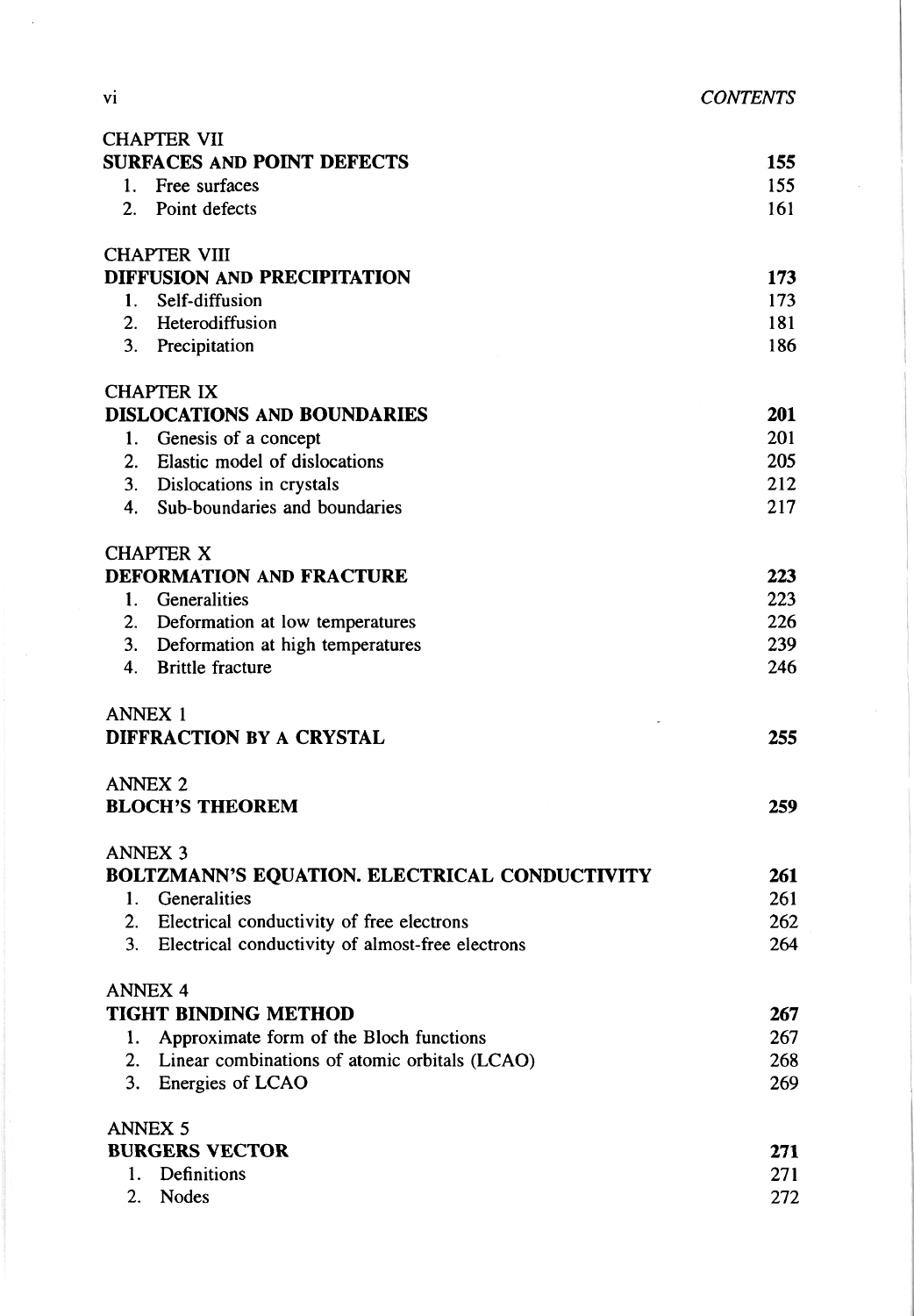| <b>CONTENTS</b>                                                                                        | vii |
|--------------------------------------------------------------------------------------------------------|-----|
| <b>PROBLEMS WITH SOLUTIONS</b>                                                                         | 275 |
| PROBLEM 1<br><b>LITHIUM PLATELETS</b>                                                                  | 277 |
| <b>PROBLEM 2</b><br><b>INSTABILITY OF CAROTENE (OR WHY CARROTS ARE RED)</b>                            | 281 |
| PROBLEM <sub>3</sub><br><b>ONE-DIMENSIONAL A-B COMPOUNDS</b>                                           | 289 |
| PROBLEM 4<br><b>EXTENDED STATES AND LOCALISED STATES ON A CHAIN</b>                                    | 295 |
| PROBLEM 5<br><b>INSULATOR-METAL TRANSITION (FROM HYDROGEN TO</b><br>DOPED SEMICONDUCTORS)              | 305 |
| PROBLEM 6<br><b>BAND STRUCTURE OF A SUPERCONDUCTING OXIDE</b>                                          | 325 |
| PROBLEM 7<br><b>MAGNETIC PROPERTIES OF A CRYSTAL</b>                                                   | 339 |
| PROBLEM 8<br><b>FERROELECTRICITY OF BARIUM TITANATE</b>                                                | 345 |
| PROBLEM 9<br><b>ORDER AND DISORDER IN ALLOYS</b>                                                       | 355 |
| PROBLEM 10<br><b>CRYSTALLINE SURFACES AND STEPS</b>                                                    | 365 |
| PROBLEM 11<br><b>COLOUR CENTRES IN IONIC CRYSTALS</b>                                                  | 381 |
| PROBLEM 12<br>DIFFUSION OF HYDROGEN ON INTERSTELLAR DUSTS                                              | 391 |
| PROBLEM 13<br>DIFFUSION IN THE PRESENCE OF A FORCE (FROM PERRIN<br><b>GRANULES TO COTTRELL CLOUDS)</b> | 399 |
| PROBLEM 14<br><b>OXIDATION OF METALS</b>                                                               | 409 |
| PROBLEM 15<br>SNOEK EFFECT AND MARTENSITIC STEELS                                                      | 415 |